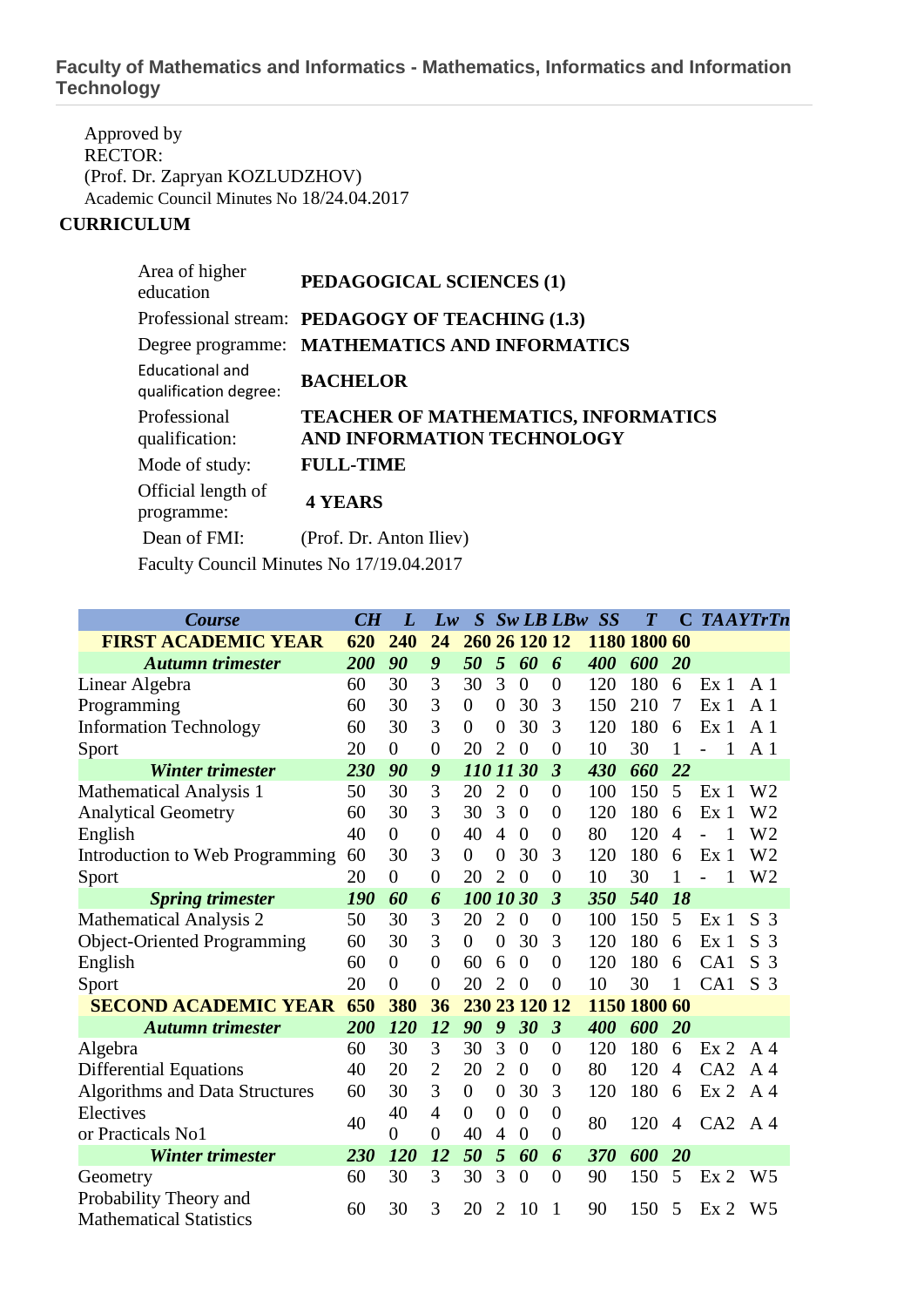| Web Design                                                               | 60       | 30                   | 3                                | $\theta$                             | $\boldsymbol{0}$                   | 30             | 3                                  | 90         | 150          | 5                                | CA3                                | W <sub>5</sub> |
|--------------------------------------------------------------------------|----------|----------------------|----------------------------------|--------------------------------------|------------------------------------|----------------|------------------------------------|------------|--------------|----------------------------------|------------------------------------|----------------|
| Computer Systems and                                                     | 50       | 30                   | 3                                | $\boldsymbol{0}$                     | $\boldsymbol{0}$                   | 20             | $\overline{2}$                     | 100        | 150          | 5                                | Ex <sub>2</sub>                    | W <sub>5</sub> |
| Communications                                                           |          |                      |                                  |                                      |                                    |                |                                    |            |              |                                  |                                    |                |
| <b>Spring trimester</b>                                                  | 220      | 140                  | 12                               | 90                                   | 9                                  | 30             | $\boldsymbol{\beta}$               | 380        | 600          | <b>20</b>                        |                                    |                |
| Psychology                                                               | 60       | 40                   | $\overline{2}$                   | 20                                   | $\overline{2}$                     | $\overline{0}$ | $\boldsymbol{0}$                   | 120        | 180          | 6                                | Ex <sub>2</sub>                    | S <sub>6</sub> |
| <b>Discrete Mathematics</b>                                              | 60       | 30                   | 3                                | 30                                   | 3                                  | $\overline{0}$ | $\boldsymbol{0}$                   | 90         | 150          | 5                                | Ex <sub>2</sub>                    | S <sub>6</sub> |
| <b>Operating Systems</b>                                                 | 60       | 30                   | 3                                | $\boldsymbol{0}$                     | $\theta$                           | 30             | 3                                  | 90         | 150          | 5                                | Ex <sub>2</sub>                    | S <sub>6</sub> |
| Electives                                                                | 40       | 40                   | $\overline{4}$                   | $\overline{0}$                       | $\boldsymbol{0}$                   | $\overline{0}$ | $\overline{0}$                     | 80         | 120          | $\overline{4}$                   | CA2                                | S <sub>6</sub> |
| or Practicals No2                                                        |          | $\overline{0}$       | $\boldsymbol{0}$                 | 40                                   | $\overline{4}$                     | $\overline{0}$ | $\overline{0}$                     |            |              |                                  |                                    |                |
| <b>THIRD ACADEMIC YEAR</b>                                               | 650      | 430                  | 43                               | 260 26 80                            |                                    |                | 8                                  |            | 1330 1980 66 |                                  |                                    |                |
| <b>Autumn trimester</b>                                                  | 200      | 140                  | 14                               | 70                                   | $\overline{7}$                     | 30             | $\boldsymbol{\beta}$               | 400        | 600          | <b>20</b>                        |                                    |                |
| Information Technology in                                                | 50       | 30                   | 3                                | $\boldsymbol{0}$                     | $\boldsymbol{0}$                   | 20             | $\overline{2}$                     | 100        | 150          | 5                                | Ex <sub>3</sub>                    | A 7            |
| Education                                                                |          |                      |                                  |                                      |                                    |                |                                    |            |              |                                  |                                    |                |
| <b>Numerical Methods</b>                                                 | 50<br>60 | 30<br>40             | 3<br>$\overline{4}$              | 10<br>20                             | 1<br>$\overline{2}$                | 10<br>$\theta$ | 1<br>$\boldsymbol{0}$              | 100<br>120 | 150<br>180   | 5<br>6                           | Ex <sub>3</sub><br>Ex <sub>3</sub> | A 7<br>A 7     |
| Pedagogy                                                                 |          | 40                   | $\overline{4}$                   | $\overline{0}$                       | $\overline{0}$                     | $\overline{0}$ | $\overline{0}$                     |            |              |                                  |                                    |                |
| <b>Mandatory Elective</b><br>or Practical No1 of Group B                 | 40       | $\overline{0}$       | $\overline{0}$                   | 40                                   | $\overline{4}$                     | $\theta$       | $\overline{0}$                     | 80         | 120          | $\overline{4}$                   | CA3                                | A 7            |
| <b>Winter trimester</b>                                                  | 210      | 140                  | 14                               | 90                                   | 9                                  | 20             | $\overline{2}$                     | 450        | 660          | 22                               |                                    |                |
| School Course in Algebra                                                 | 50       | 30                   | 3                                | 20                                   | $\overline{2}$                     | $\overline{0}$ | $\boldsymbol{0}$                   | 100        | 150          | 5                                | Ex <sub>3</sub>                    | W <sup>8</sup> |
| School Course in Analysis                                                | 50       | 30                   | 3                                | 20                                   | $\overline{2}$                     | $\theta$       | $\overline{0}$                     | 100        | 150          | 5                                | Ex <sub>3</sub>                    | 38             |
| Methods of Teaching Informatics                                          |          |                      |                                  |                                      |                                    |                |                                    |            |              |                                  |                                    |                |
| and Information Technology                                               | 40       | 20                   | $\overline{2}$                   | $\boldsymbol{0}$                     | $\overline{0}$                     | 20             | $\overline{2}$                     | 110        | 150          | 5                                | CA <sub>3</sub>                    | W <sub>8</sub> |
| <b>Methods of Solving Mathematical</b>                                   |          |                      |                                  |                                      |                                    |                |                                    |            |              |                                  |                                    |                |
| Problems                                                                 | 30       | 20                   | $\overline{2}$                   | 10                                   | 1                                  | $\overline{0}$ | $\overline{0}$                     | 60         | 90           | 3                                | Ex <sub>3</sub>                    | W8             |
| <b>Mandatory Elective</b>                                                |          | 40                   | $\overline{4}$                   | $\overline{0}$                       | 0                                  | $\overline{0}$ | $\boldsymbol{0}$                   |            |              |                                  |                                    |                |
| or Practical No2 of Group B                                              | 40       | $\overline{0}$       | $\overline{0}$                   | 40                                   | $\overline{4}$                     | $\overline{0}$ | $\overline{0}$                     | 80         | 120          | 4                                | CA3 W8                             |                |
| <b>Spring trimester</b>                                                  | 240      | 150                  |                                  | 15.0100 10 30                        |                                    |                | $\boldsymbol{\beta}$               | 480        | 720          | 24                               |                                    |                |
| <b>Methods of Teaching Mathematics</b>                                   | 50       | 30                   | 3                                | 20                                   | $\overline{2}$                     | $\theta$       | $\boldsymbol{0}$                   | 100        | 150          | 5                                | Ex <sub>3</sub>                    | S <sub>9</sub> |
| <b>Complex Analysis</b>                                                  | 40       | 20                   | $\overline{2}$                   | 20                                   | $\overline{2}$                     | $\theta$       | $\boldsymbol{0}$                   | 80         | 120          | $\overline{4}$                   | CA3                                | S <sub>9</sub> |
| Databases                                                                | 60       | 30                   | 3                                | $\overline{0}$                       | $\boldsymbol{0}$                   | 30             | 3                                  | 120        | 180          | 6                                | Ex <sub>3</sub>                    | S <sub>9</sub> |
| School Course in Geometry                                                | 50       | 30                   | 3                                | 20                                   | $\overline{2}$                     | $\overline{0}$ | $\boldsymbol{0}$                   | 100        | 150          | 5                                | Ex <sub>3</sub>                    | S <sub>9</sub> |
| <b>Mandatory Elective</b>                                                | 40       | 40                   | $\overline{4}$                   | $\overline{0}$                       | $\overline{0}$                     | $\theta$       | $\boldsymbol{0}$                   | 80         | 120          | 4                                | CA3                                | S <sub>9</sub> |
| or Practical No1 of Group A                                              |          | $\overline{0}$       | $\boldsymbol{0}$                 | 40                                   | $\overline{4}$                     | $\theta$       | $\boldsymbol{0}$                   |            |              |                                  |                                    |                |
| <b>FOURTH ACADEMIC YEAR</b>                                              | 540      | 200                  | 20                               | 40                                   | $\overline{\mathbf{4}}$            | 340 34         |                                    |            | 1710 2250 75 |                                  |                                    |                |
| <b>Autumn trimester</b>                                                  | 220      | 90                   | $\boldsymbol{g}$                 | $\boldsymbol{\theta}$                | $\boldsymbol{\theta}$              | 130 13         |                                    | 440        | 660          | 22                               |                                    |                |
| <b>Computer Graphics and</b>                                             | 30       | 20                   | $\overline{2}$                   | $\theta$                             | $\overline{0}$                     | 10             | $\overline{1}$                     | 60         | 90           | 3                                | Ex 4 A 10                          |                |
| Presentations                                                            |          |                      |                                  |                                      |                                    |                |                                    |            |              |                                  |                                    |                |
| <b>Event Programming</b>                                                 | 50       | 20                   | $\overline{2}$                   | $\theta$                             | $\overline{0}$                     | 30             | 3                                  | 100        | 150          | 5                                | Ex 4 A 10                          |                |
| <b>Integrated Practicum in</b>                                           | 30       | $\overline{0}$       | $\overline{0}$                   | $\boldsymbol{0}$                     | $\overline{0}$                     | 30             | 3                                  | 60         | 90           | 3                                | CA4 A 10                           |                |
| <b>Mathematics</b>                                                       |          |                      |                                  |                                      |                                    | $\overline{0}$ |                                    |            |              |                                  |                                    |                |
| <b>Inclusive Education</b><br><b>Lesson Observation in Mathematics20</b> | 20       | 20<br>$\overline{0}$ | $\overline{2}$<br>$\overline{0}$ | $\boldsymbol{0}$<br>$\boldsymbol{0}$ | $\overline{0}$<br>$\boldsymbol{0}$ | 20             | $\boldsymbol{0}$<br>$\overline{2}$ | 40         | 60           | $\overline{2}$<br>$\overline{2}$ | CA4 A 10<br>CA4                    |                |
| <b>Lesson Observation in Informatics</b>                                 |          |                      |                                  |                                      |                                    |                |                                    | 40         | 60           |                                  |                                    | A 10           |
| and Information Technology                                               | 20       | $\overline{0}$       | $\overline{0}$                   | $\boldsymbol{0}$                     | $\overline{0}$                     | 20             | $\overline{2}$                     | 40         | 60           | 2                                | CA4 A 10                           |                |
| <b>School Informatics</b>                                                | 50       | 30                   | 3                                | $\overline{0}$                       | $\overline{0}$                     | 20             | $\overline{2}$                     | 100        | 150          | $\mathfrak{S}$                   | Ex 4 A 10                          |                |
| <b>Winter trimester</b>                                                  | 210      | 90                   | 9                                | 40                                   | $\boldsymbol{4}$                   | 12012          |                                    | 480        | 690          | 23                               |                                    |                |
| <b>Information and Communication</b>                                     |          |                      |                                  |                                      |                                    |                |                                    |            |              |                                  |                                    |                |
| Technologies in Teaching and                                             | 30       | 20                   | $\overline{2}$                   | $\boldsymbol{0}$                     | $\boldsymbol{0}$                   | 10             | $\overline{1}$                     | 60         | 90           | 3                                | Ex 4 W11                           |                |
| Working in a Digital Environment                                         |          |                      |                                  |                                      |                                    |                |                                    |            |              |                                  |                                    |                |
| Practice Teaching in Mathematics                                         | 30       | $\overline{0}$       | $\boldsymbol{0}$                 | $\theta$                             | $\boldsymbol{0}$                   | 30             | 3                                  | 90         | 120          | $\overline{4}$                   | CA4 W11                            |                |
| Practice Teaching of Informatics                                         |          |                      |                                  |                                      |                                    |                |                                    |            |              |                                  |                                    |                |
| and Information Technology                                               | 30       | $\boldsymbol{0}$     | $\overline{0}$                   | $\boldsymbol{0}$                     | $\overline{0}$                     | 30             | 3                                  | 90         | 120          | $\overline{4}$                   | CA4 W11                            |                |
| <b>Integrated Practicum in Informatics</b>                               | 30       |                      |                                  |                                      |                                    |                |                                    |            |              |                                  |                                    |                |
| and Information Technology                                               |          | $\boldsymbol{0}$     | $\overline{0}$                   | $\boldsymbol{0}$                     | $\overline{0}$                     | 30             | 3                                  | 60         | 90           | 3                                | CA4 W11                            |                |